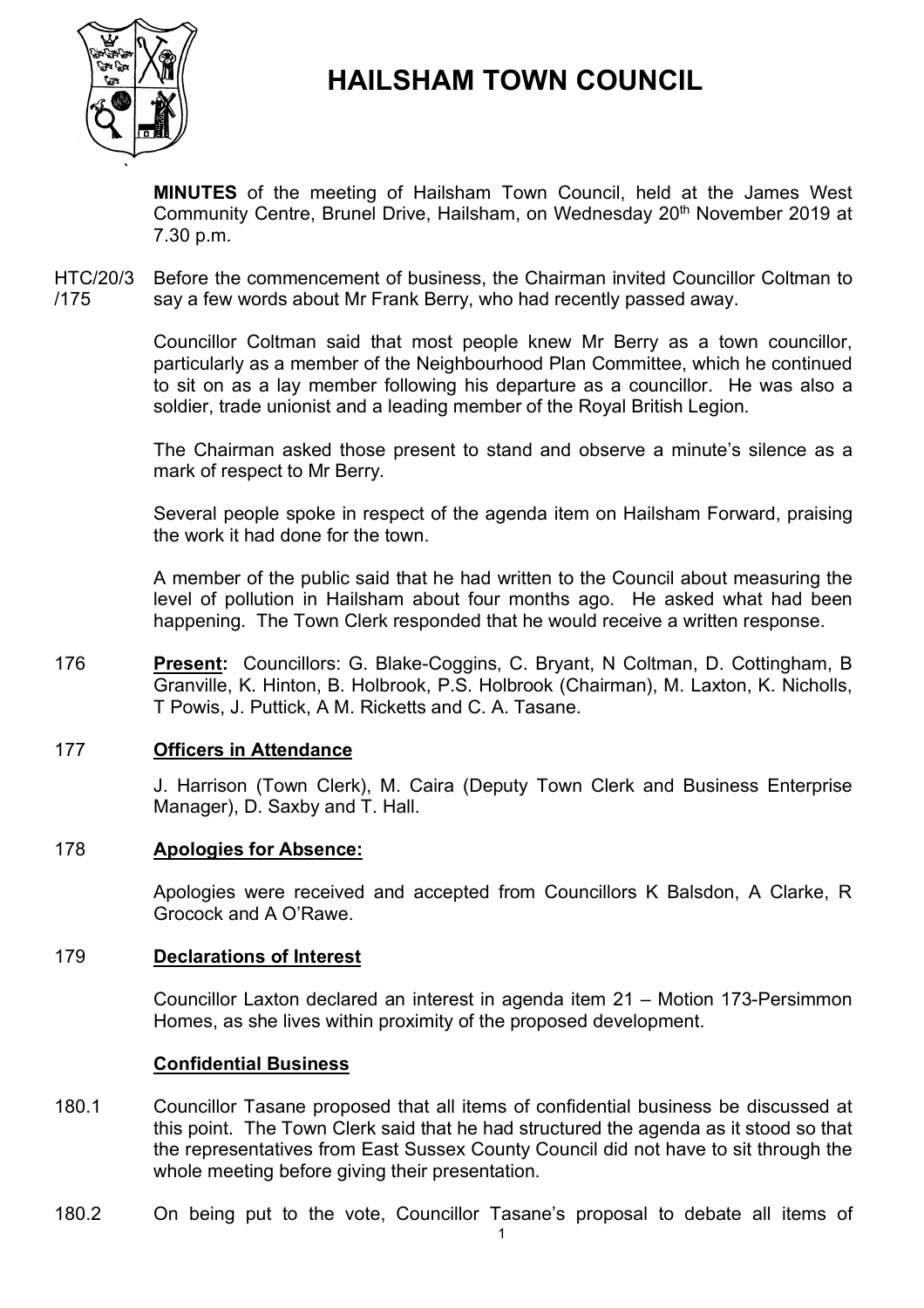confidential business at this stage of the agenda was defeated by 10 votes to 4.

181 **RESOLVED** that the press and public be excluded during the discussion on the next item on the agenda as it concerns the terms of tenders and proposals and counter proposals in negotiation for contracts.

#### 182 **East Sussex County Council Highways**

John Wheeler and Edward Sheath from East Sussex County Council Highways Department addressed the meeting about the planned interventions to the roads in Hailsham.

Councillors expressed concern at some of the proposals, particularly the traffic lights and crossing areas and asked the ESCC officers to take their views into account.

# 183 **Councillor C Bryant**

Councillor Bryant arrived at the meeting at 7.54pm.

#### 184 **Chairman's Update**

The Chairman listed his engagements since the last meeting.

#### 185 **Confirmation of Minutes**

**RESOLVED** that the Minutes and Reports of the Meeting of Hailsham Town Council held on 25<sup>th</sup> September 2019, as printed and circulated, may be taken as read, confirmed as a correct record, and signed by the Chairman.

#### 186 **Committee Recommendations to Council**

Members were asked to consider the following recommendations made by committees, which were outside of their terms of reference or were otherwise resolved as recommendations to full council:

# **Strategy Committee - 14<sup>th</sup> October 2019: Quarterly Report on Progress with the Business Plan**

- 187.1 The Strategy Committee had recommended to Council that the development of the Western Road Recreation Ground track be added into the Strategic Plan.
- 187.2 **RESOLVED** that the development of the Western Road Recreation Ground track be added into the Strategic Plan.

#### **Communities Committee – 7 th October 2019: Costed Report**

188.1 The Communities Committee had recommended to Council the costed reports for events in 2020, to include the May Bank Holiday event.

> Councillor Laxton said that the costed £6,000 for advertising for the three events was excessive and asked that members of the Committee in future look at other ways of advertising.

188.2 **RESOLVED** to agree the costed reports for events in 2020, including the May Bank Holiday event.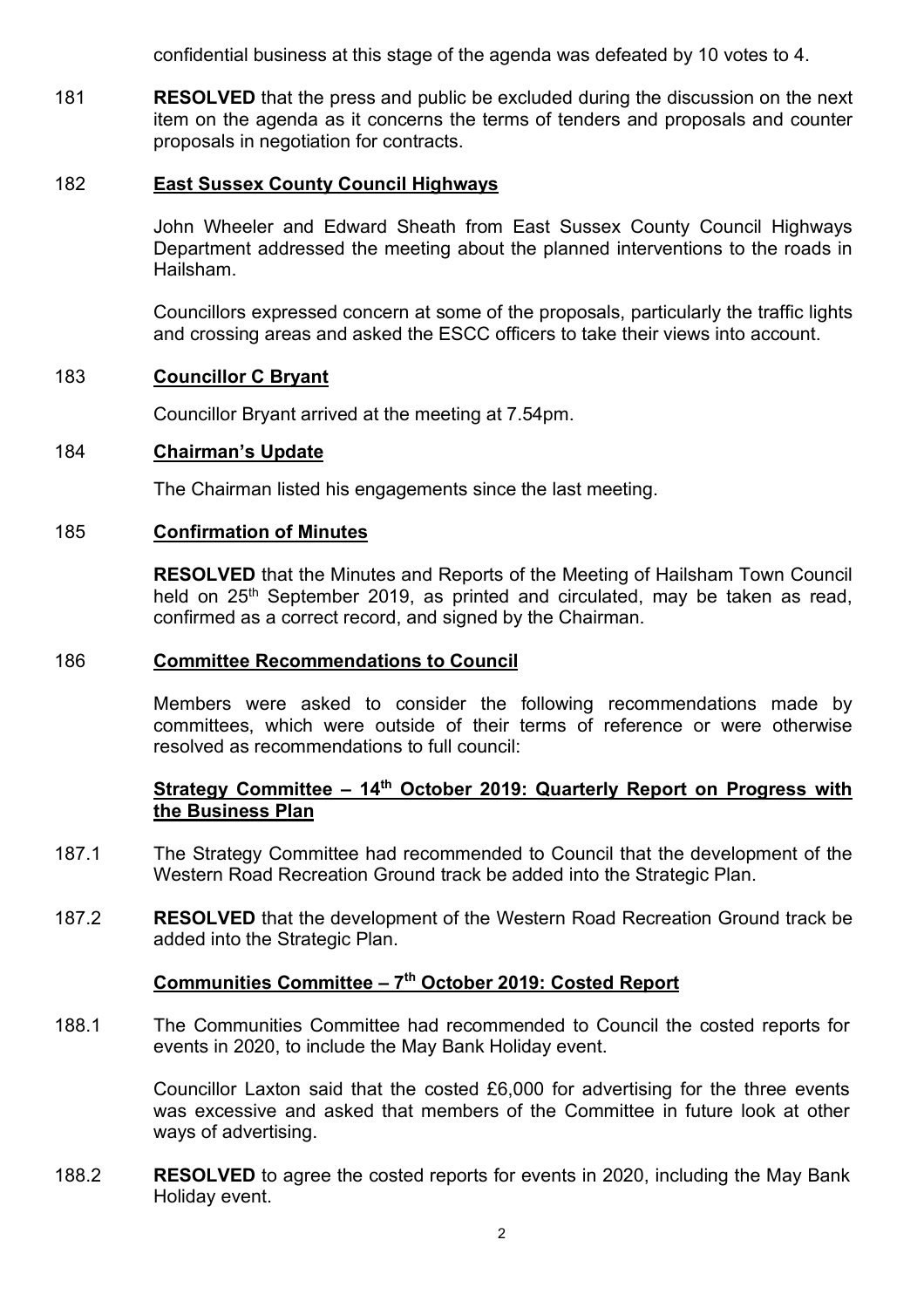# **Communities Committee – 7 th October 2019: May Day Bank Holiday**

189.1 The Communities Committee had resolved to recommend a programme of events for the May Bank Holiday, including a 60/90-minute section that would be set aside to commemorate VE Day.

> Councillor Ricketts said that she was not convinced that this was the most appropriate way to include the VE Day celebrations.

#### 189.2 **RESOLVED** that:

- i) The Town Council will support the "Hailsham Live" event in place of the "Celebrate Hailsham Day" event
- ii) The Town Council's Steering Group to be fully involved in all aspects of the organisation of the "Hailsham Live" event, along with the involvement of the Community Groups.
- iii) The Steering Group will report back to the Communities Committee and any decision must be agreed by the Communities Committee
- iv) If the Town Council is not satisfied with any aspect of the organisation of the "Hailsham Live" event, the Council's involvement in the event, including financial support, will be cancelled
- 189.3 Councillor Ricketts requested that her abstention from voting be recorded.

# **Assets Management Committee 13 th November 2019: Hawkes Road Bus Shelter**

- 190.1 The Assets Management Committee had recommended to Council that up to £6,000 be spent on a replacement bus shelter at Hawkes Road, to be taken from any bus shelter funds available and capital receipts (from the sale of land to H. Ripley).
- 190.2 **RESOLVED** that up to £6,000 be spent on a replacement bus shelter at Hawkes Road, to be taken from capital receipts.

# 191 **Neighbourhood Plan Committee**

# **RESOLVED** to:

a) note the minutes from the Neighbourhood Planning Committee Meeting held on 7 th November 2019), and

b) approve the Neighbourhood Plan Committee's delegated authority up to the next Town Council meeting.

Councillor Laxton said that the Inspector's response to the Neighbourhood Plan had been put on hold until Wealden District Council's Local Plan had been agreed. This would not be until after the General Election.

# **Motion 170 – Hailsham Forward**

192.1 The following motion had been submitted to the Town Clerk by Councillor Hinton and seconded by Councillor Powis: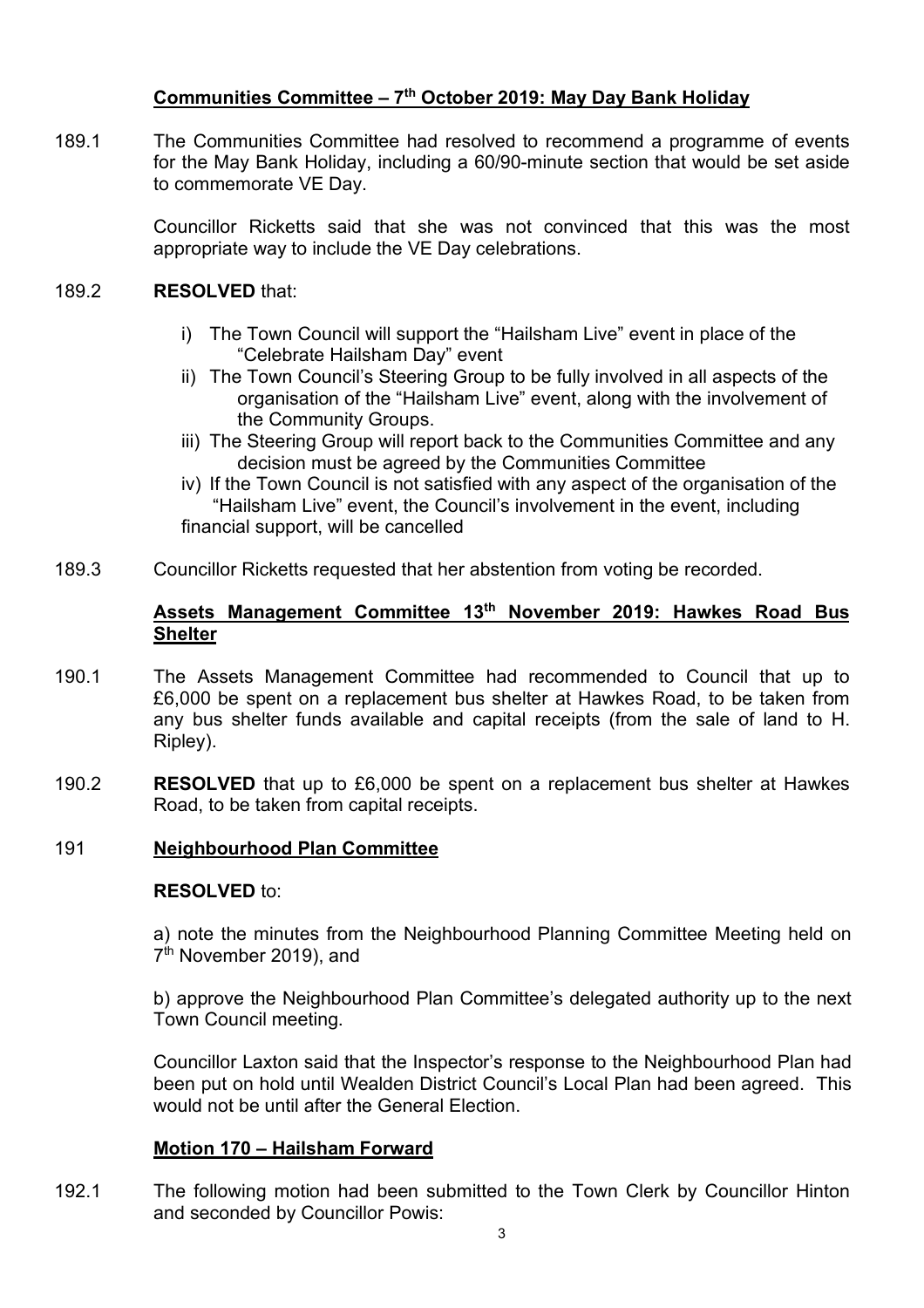*Given Hailsham Forward is now established as a Community Interest Company (CIC) and in the light of there being no formal or written agreement in place regarding the relationship between the Town Council and Hailsham Forward this Motion proposes that the Town Council undertake an urgent review to: establish if the Town Council wishes to continue a relationship and if so what form this should take.*

*The Review should include consideration of any continued Town Council support in the form of financial and human (staffing) resources.*

*The Review should take place to a timescale that enables recommendations to be presented to Full Council and decisions made before 1st April 2020.* 

*Any formal agreement put in place as a result of the Review should be reconsidered.*

Councillor Hinton spoke for the motion saying that Council needed to open and transparent with all partners and partnerships and that all arrangements needed to be understood.

Councillor Powis said that this motion would strengthen the relationship with Hailsham Forward.

Councillor Coltman spoke about the origins of Hailsham Forward and said it was a force for good in the town.

- 192.2 **RESOLVED** to amend the motion to include reference to the Strategy Committee as being the mechanism for implementing the review.
- 192.2 **RESOLVED** to agree the following motion as amended:

That the Town Council undertakes an urgent review though the Strategy Committee to establish if the Town Council wishes to continue a relationship and if so, what form it should take.

# *Motion 171 – Planning Applications*

193.1 The following motion had been submitted to the Town Clerk by Councillor Nicholls and seconded by Councillor Hinton:

> *That we in Hailsham Town Council when commenting on Planning Applications as a Statutory Consultee will expect all new residential applications to demonstrate that all parking demand for each property can be achieved within the curtilage of the dwelling, not relying on parking on the public highway, in an effort to minimise on street parking and maximise access.*

> *The expectation is that all vehicles generated by the occupation and use of the dwellings will be provided for by satisfactory parking arrangements on site.*

> *By doing this I think it will send a clear message that we in HTC are trying to ensure that developers provide residential developments that are fit for purpose for Hailsham and its residents.*

> *That we in Hailsham Town Council when commenting on Planning Applications as a*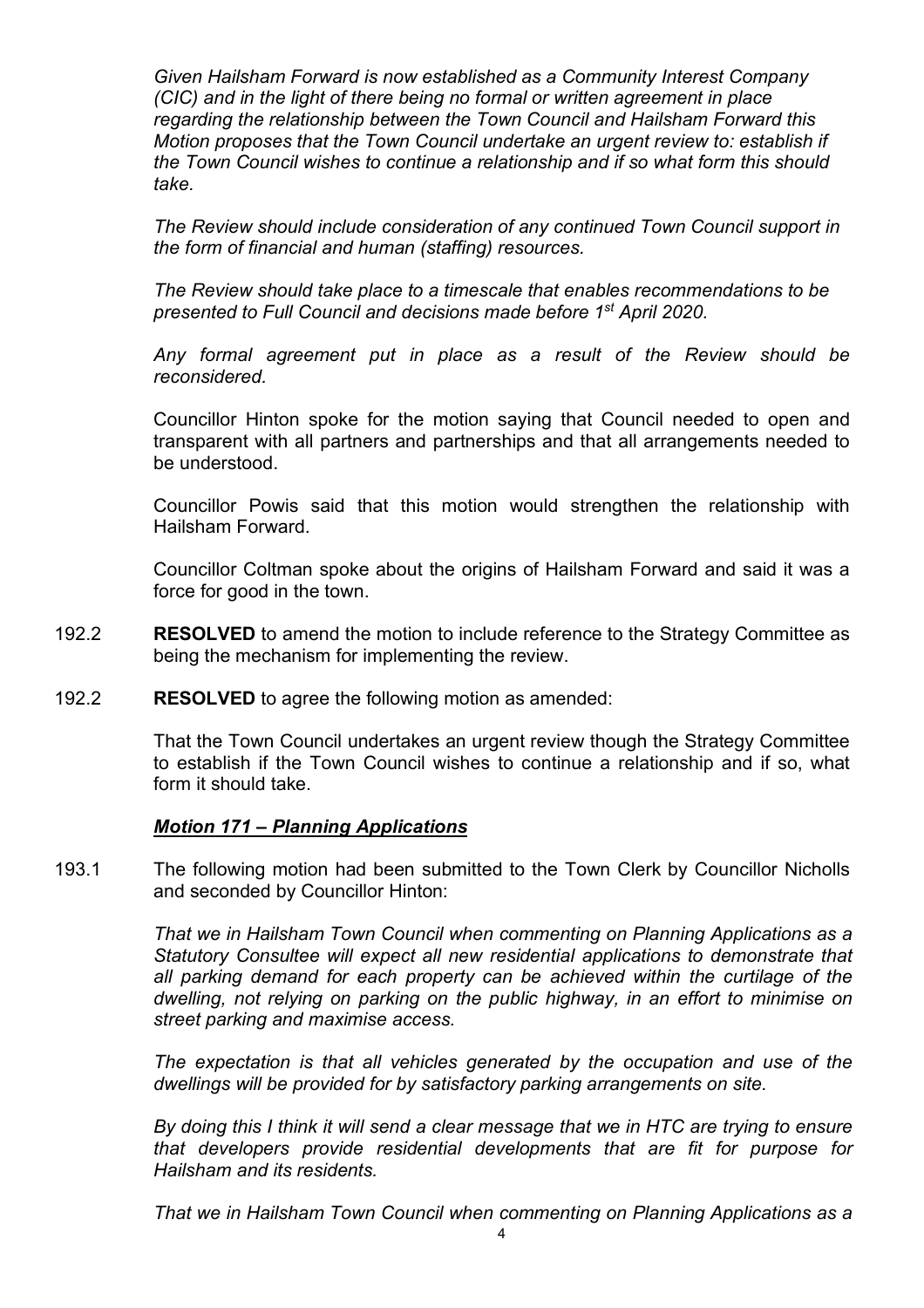*Statutory Consultee will expect all new residential applications to demonstrate that all parking demand for each property can be achieved within the curtilage of the dwelling, not relying on parking on the public highway, in an effort to minimise on street parking and maximise access.*

*The expectation is that all vehicles generated by the occupation and use of the dwellings will be provided for by satisfactory parking arrangements on site.*

*By doing this I think it will send a clear message that we in HTC are trying to ensure that developers provide residential developments that are fit for purpose for Hailsham and its residents.*

193.2 Councillor Nicholls said this motion was needed because of the planned increase in housing and the number of cars arising from that.

> Members who spoke said that whilst the motion's intentions were good it was unworkable.

193.3 **RESOLVED** That we in Hailsham Town Council when commenting on Planning Applications as a Statutory Consultee will expect all new residential applications to demonstrate that all parking demand for each property can be achieved within the curtilage of the dwelling, not relying on parking on the public highway, in an effort to minimise on street parking and maximise access.

> The expectation is that all vehicles generated by the occupation and use of the dwellings will be provided for by satisfactory parking arrangements on site.

The motion was carried by 11 votes to 0.

193.4 Councillor Tasane requested that his abstention from voting be recorded.

#### **Motion 172 – James West Community Centre**

194.1 The following motion was submitted to the Town Clerk and was proposed by Councillor Tasane and seconded by Councillor Cottingham:

> *The motion being to set up a committee of three to five councillors, to oversee the James West Centre, to include the Chair of the Council. This would be a reinstatement of a previous committee.*

194.2 Following discussion Councillor Tasane withdrew the motion with the agreement of the seconder.

#### **Committee Membership**

- 195.1 Members were asked to consider amendments to the Council's committee membership as set out in the Town Clerk's report circulated with the agenda.
- 195.2 **RESOLVED** to amend the Council's committee membership that Councillor D Cottingham becomes a member of the Planning and Development Committee

#### **Wealden Works**

196.1 The Town Clerk reminded members of the presentation by representatives of Wealden Works at the last meeting when they outlined the work they do and,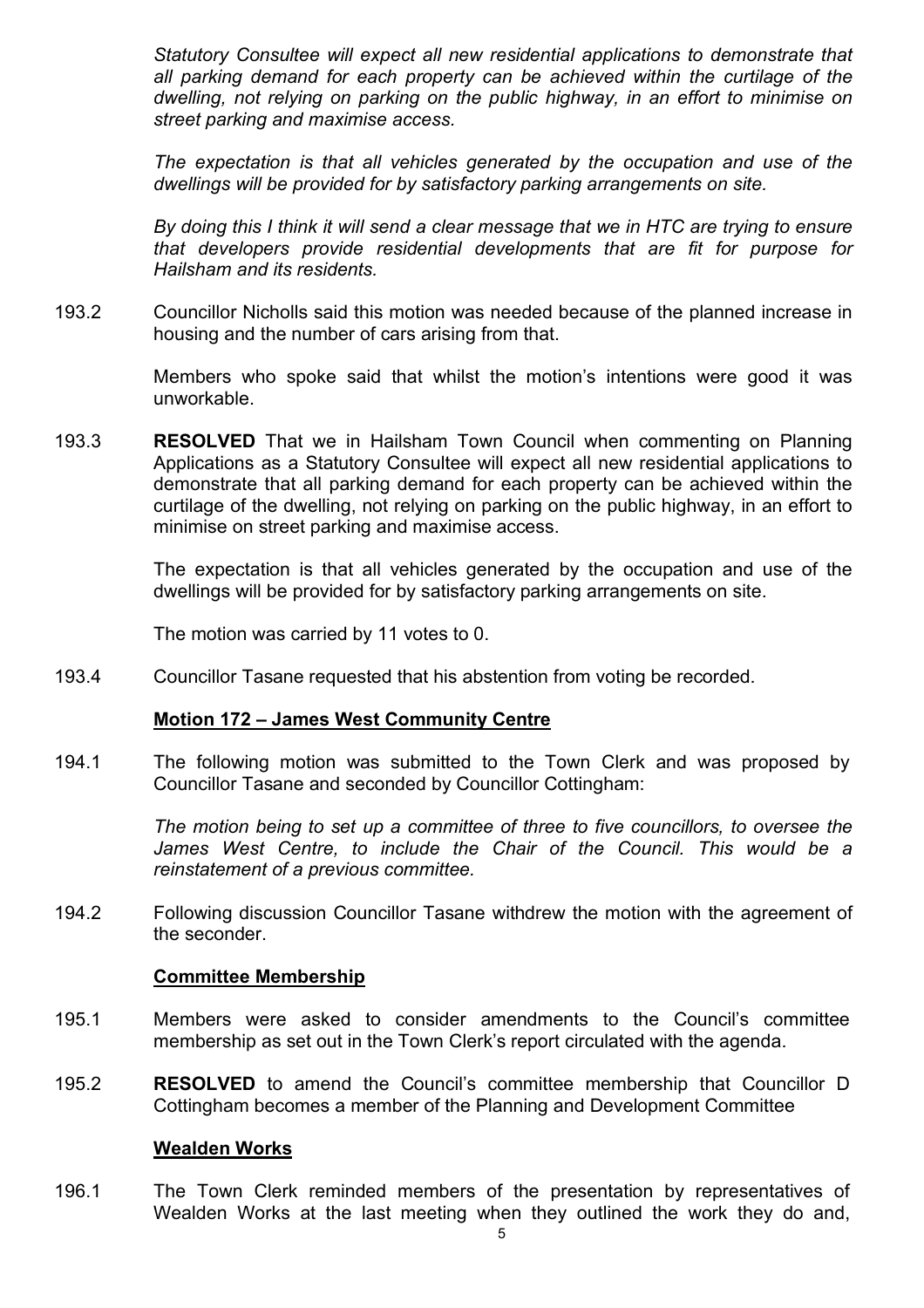specifically, how it relates to the young people of Hailsham.

A formal request had now been received for a grant of £10,000 for the next financial year.

Councillor Puttick suggested that this item be delegated to the Finance, Budget, Resource and Staffing Committee to make recommendations to Council.

Councillor Laxton proposed that a grant of £6,000 be given.

196.2 **RESOLVED** that Council recommend to the Finance, Budget, Resource and Staffing Committee that £6,000 be included in next year's budget as a grant to Wealden Works.

# **Hailsham Festival**

197.1 Mr Tony Biggins spoke about the plans for next year's Hailsham Festival. He asked for financial support of £2,000 a year for three years (£6,000 in total).

> Councillor Puttick suggested a one-off payment of £5,000 taken from the 2019/20 underspend on Grants to Voluntary Bodies.

- 197.2 **RESOLVED** that a one-off payment of £5,000 be made to Hailsham Festival from the underspend of the 2019/20 Grants to Voluntary Bodies budget.
- 198 The Chairman stated that as there was little time left according to Standing Orders, he proposed to discuss items 20 – Legal Dispute and 21 – Motion 173- Persimmon Homes and, if necessary, adjourn the meeting to a later date to discuss the remaining agenda items.

# 199 **Confidential Business**

**RESOLVED** that the press and public are excluded during the discussion on the next two items of the agenda (20 and 21) as they concern: The terms of tenders and proposals and counter proposals in negotiation for contracts and/or the preparation of cases in legal proceedings.

(In accordance with the Council's Standing Orders No. 1E).

# **Legal Dispute**

- 200.1 The Town Clerk referred members to the papers circulated with the agenda.
- 200.2 **RESOLVED** that the Town Clerk is authorised to make a settlement.

# 201 **Suspension of Standing Order 1x**

**RESOLVED** to suspend Standing Order 1x to allow the meeting to continue beyond three hours.

# **Motion 173 – Persimmon Homes**

202.1 The following motion was submitted to the Town Clerk and proposed by Councillor Tasane and seconded by Councillor Puttick: